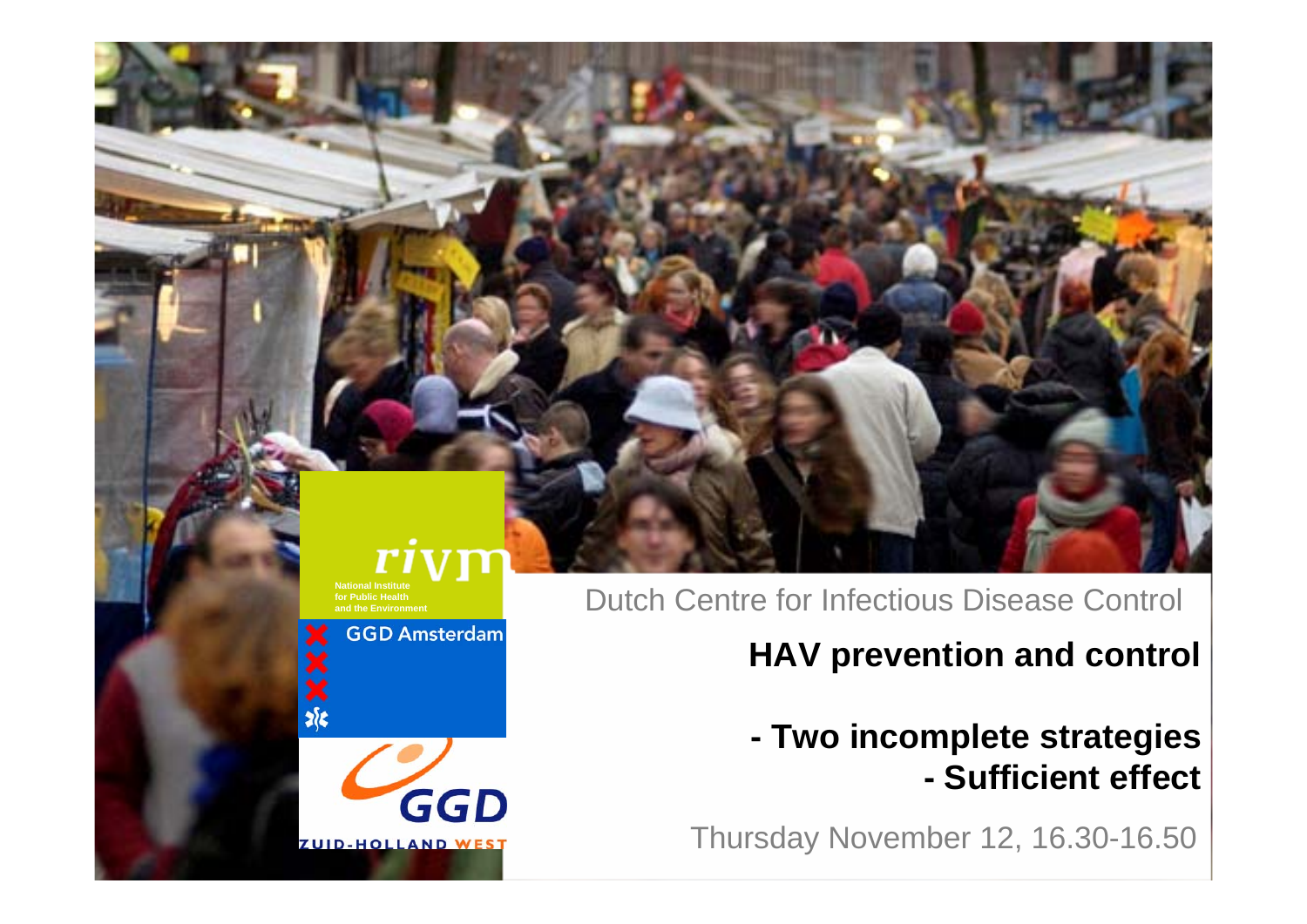# **HAV epidemiology in The Netherlands three transmission patterns**

- 1. Import through returning children (Turkey and Morocco)
- 2. Man having sex with man
- 3. Unknown/ food borne

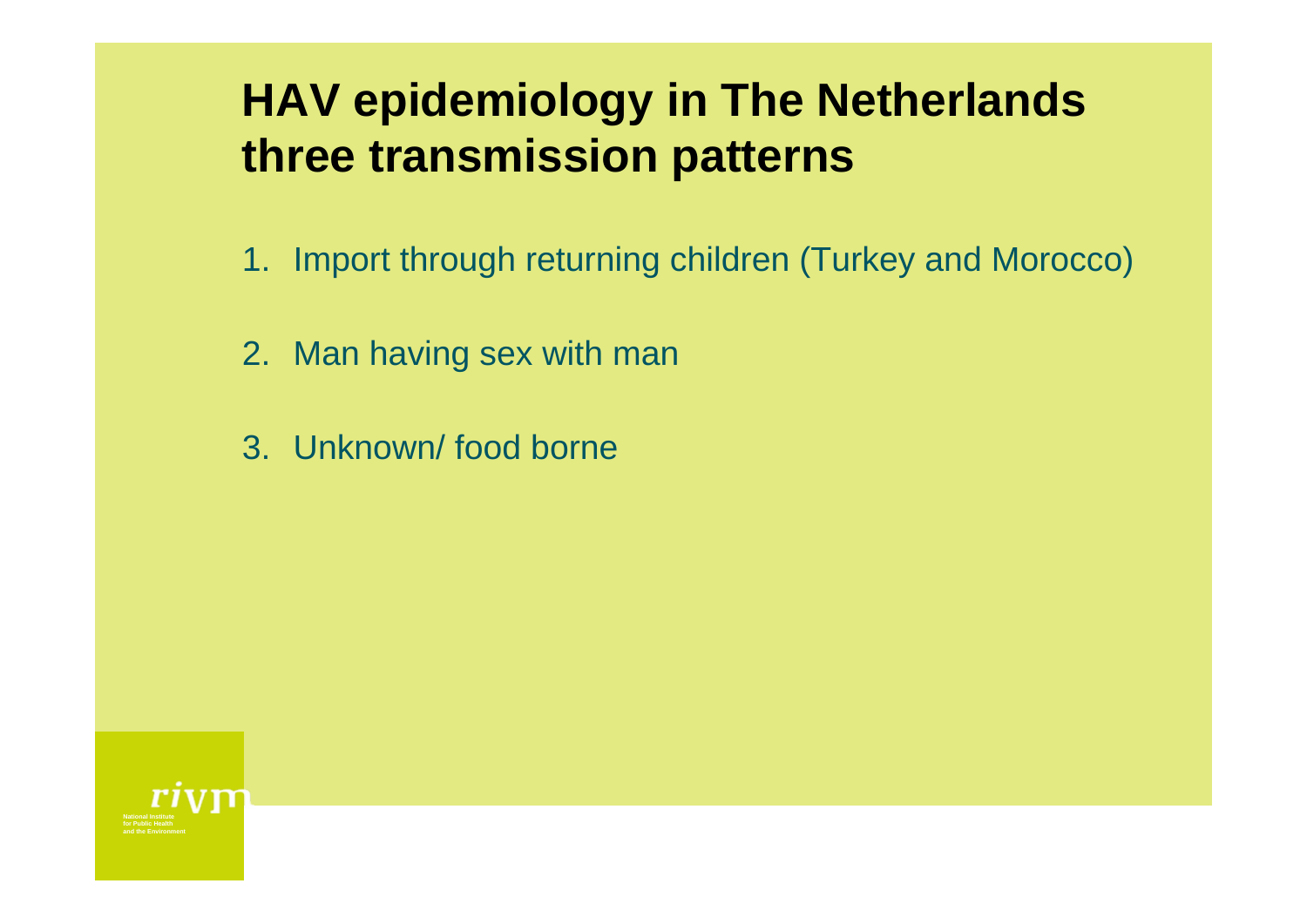## **1). Frequent import of HAV - limited transmission to siblings/ school**

- Case based source and contact tracing MHS no tertiary cases **(**©**Sonder et al. AJPH 2004; 94 (9): 1620-6)**
- Pre travel vaccination program uptake <40% **(**©**Dijkshoorn et al. NTvG 2003;147(14):658-62)**  effect in regions with active approach **(**©**Suijkerbuijk ea. 2008;submitted)**

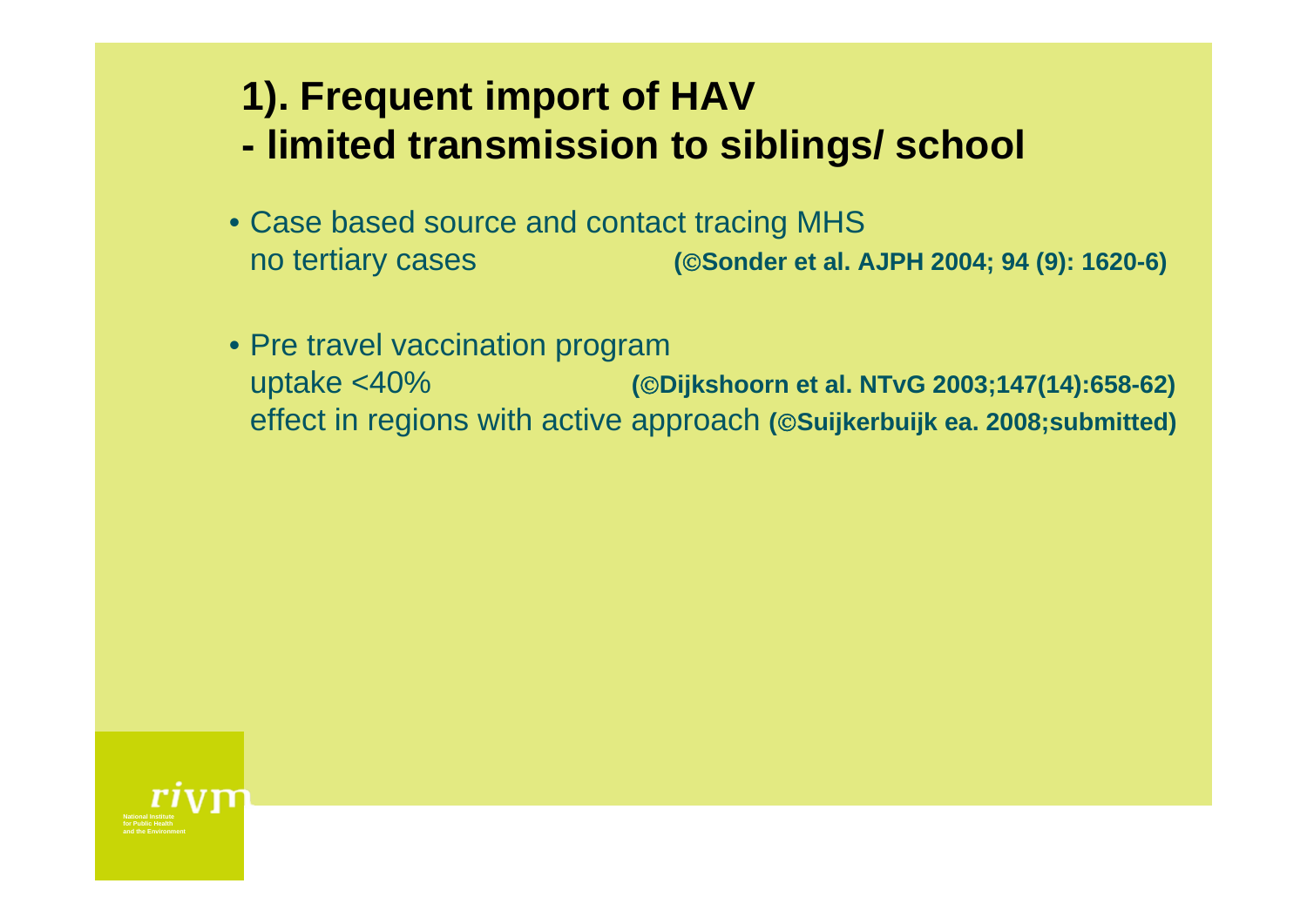#### **Decrease** ⇒ **hygiene? vaccination? MHS Amsterdam HA reported cases probable source: TRAVEL**



**for Public Healthand the Environment**

© **Sonder et al.Vaccine 2006; 24(23):4962-8**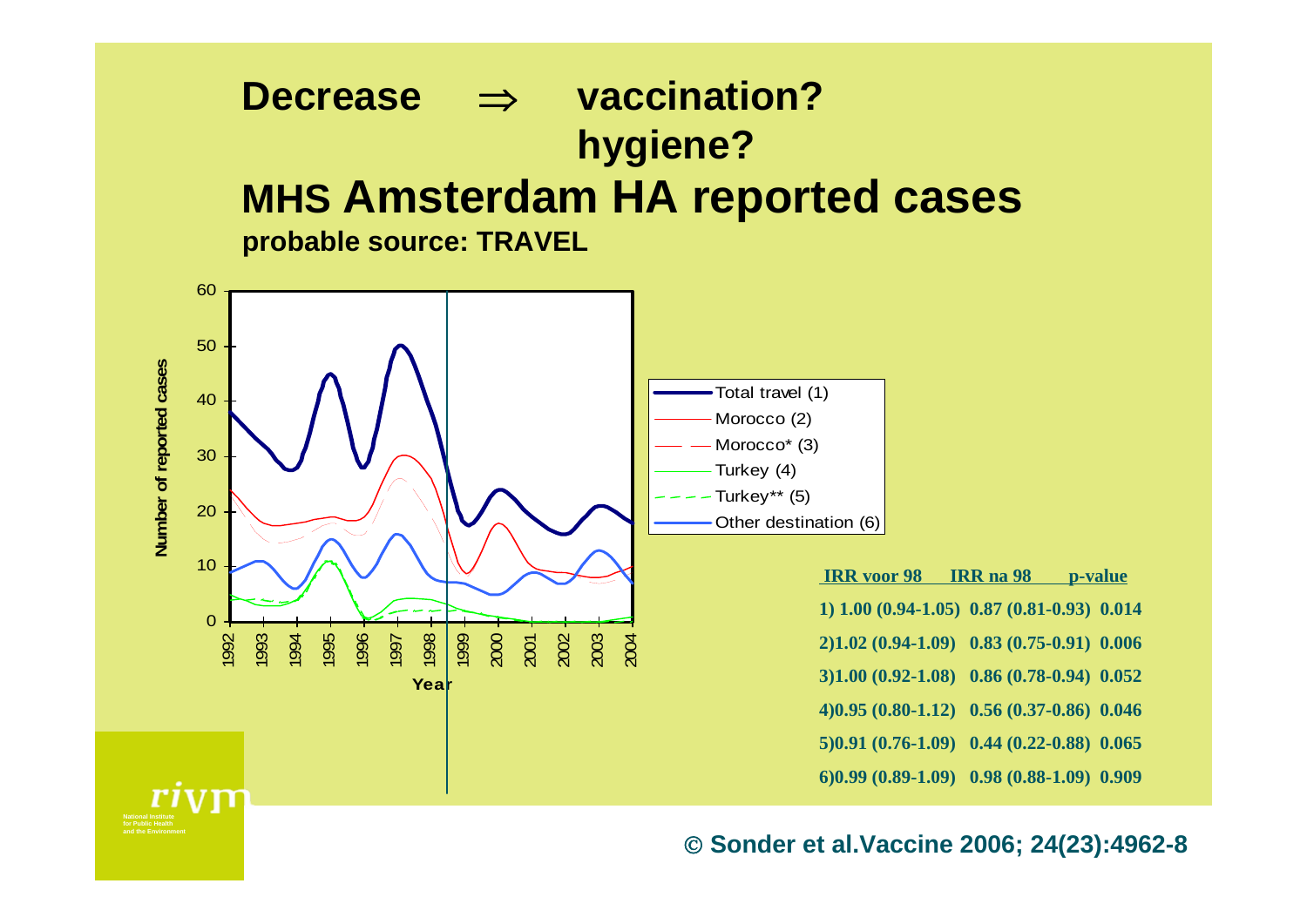# **Amsterdam immunisations 1992-2004**

**for Public Healthand the Environment**



#### **"Circumstantial evidence"**

**Vaccination coverage travelling youth < 50% (Dijkshoorn NTvG 2003)**

**Epidemiological transition in source countries**

© **Sonder et al Vaccine. 2006 Jun 5;24(23):4962-8**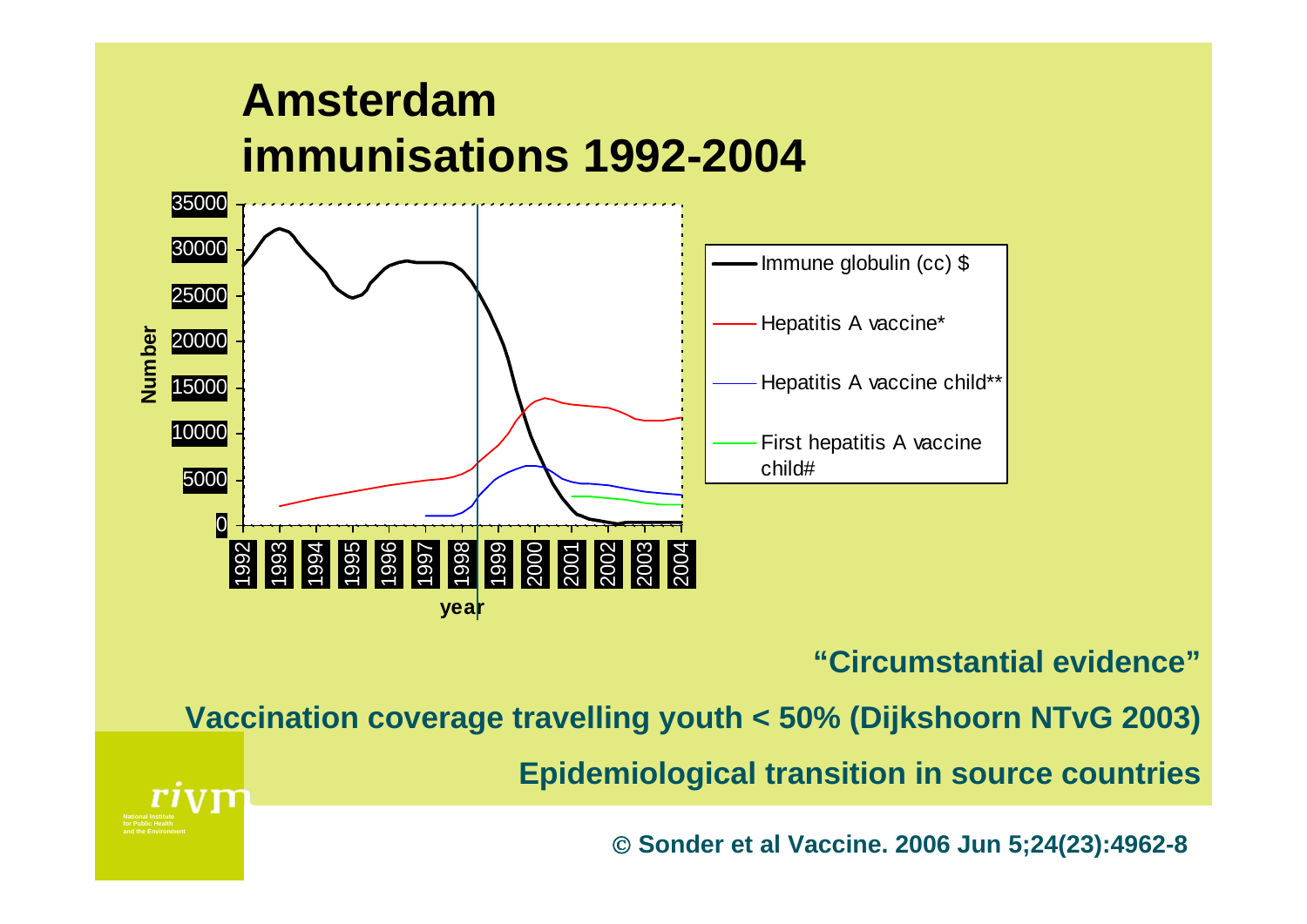## **1). Frequent import of HAV - limited transmission to siblings/ school**

- Case based source and contact tracing MHS no tertiary cases **(**©**Sonder et al. AJPH 2004; 94 (9): 1620-6)**
- Pre travel vaccination program uptake <40% **(**©**Dijkshoorn et al. NTvG 2003;147(14):658-62)**  effect in regions with active approach **(**©**Suijkerbuijk ea. 2008;submitted)**
- Targeted HB vaccination program all new born children with one or both parents originating from HBV endemic countries HBvaccine
- Combined HBV/ HAV vaccine Not cost saving, "may have favourable cost-effectiveness" **(**© **Postma et al. Vaccine. 2004;22(15-16):1862-7)**

#### • **Vaccinate children in Morocco/ Turkey!**

**for Public Healthand the Environment**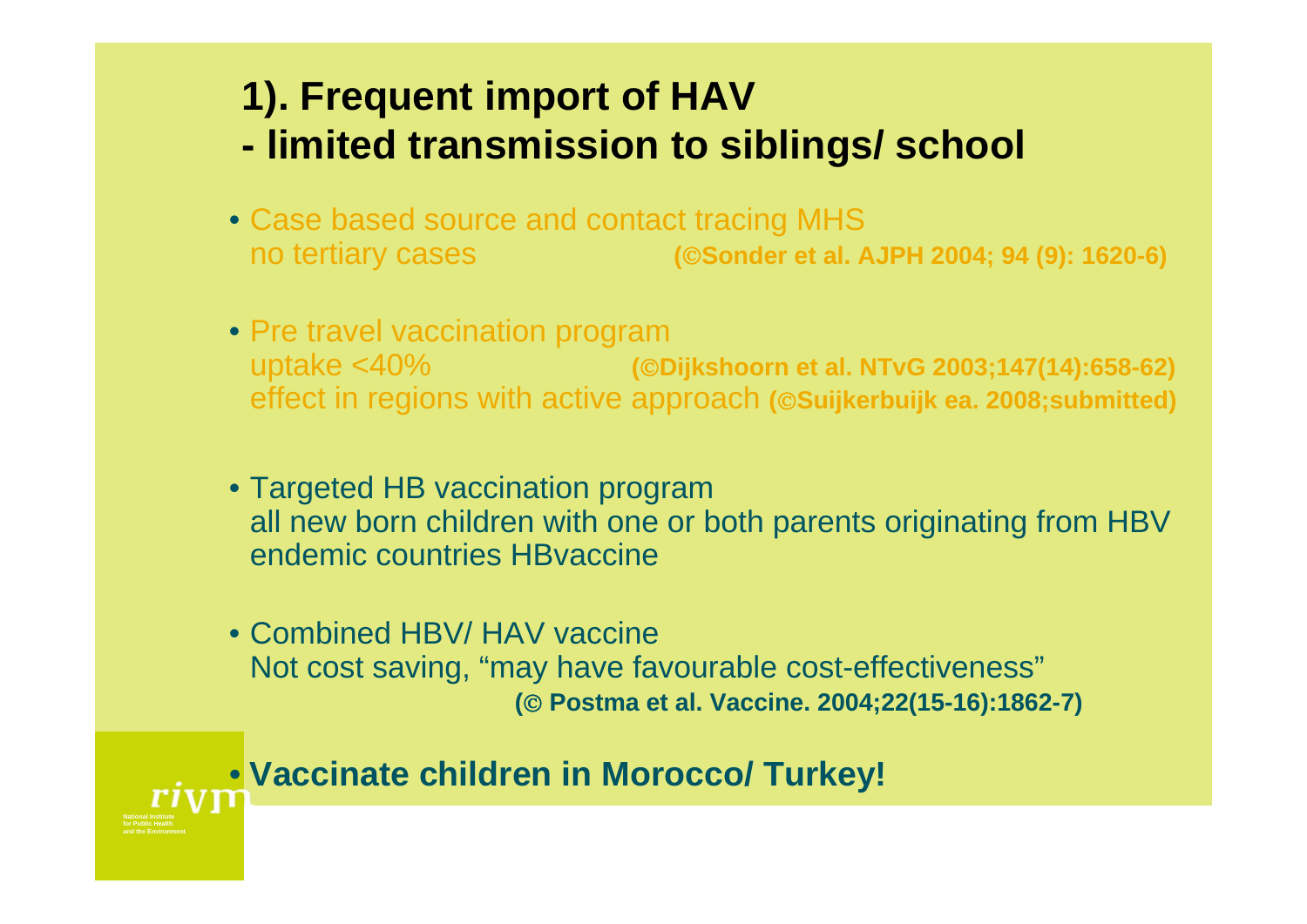# **2). HAV transmission among MSM**

- Source and contact tracing ineffective anonymous contacts **(**©**JvS ea, JID 2004;189:471-82)**
- Separate clusters MSM travellers (including T&M) **(**©**Tjon et al. JMV 2007;79(5):488-94)**
- Free HBV vaccination programme MSM
- Additional HAV in HBV programme at  $2x \le 15$ ,no data uptake
- No cost-effectiveness study available

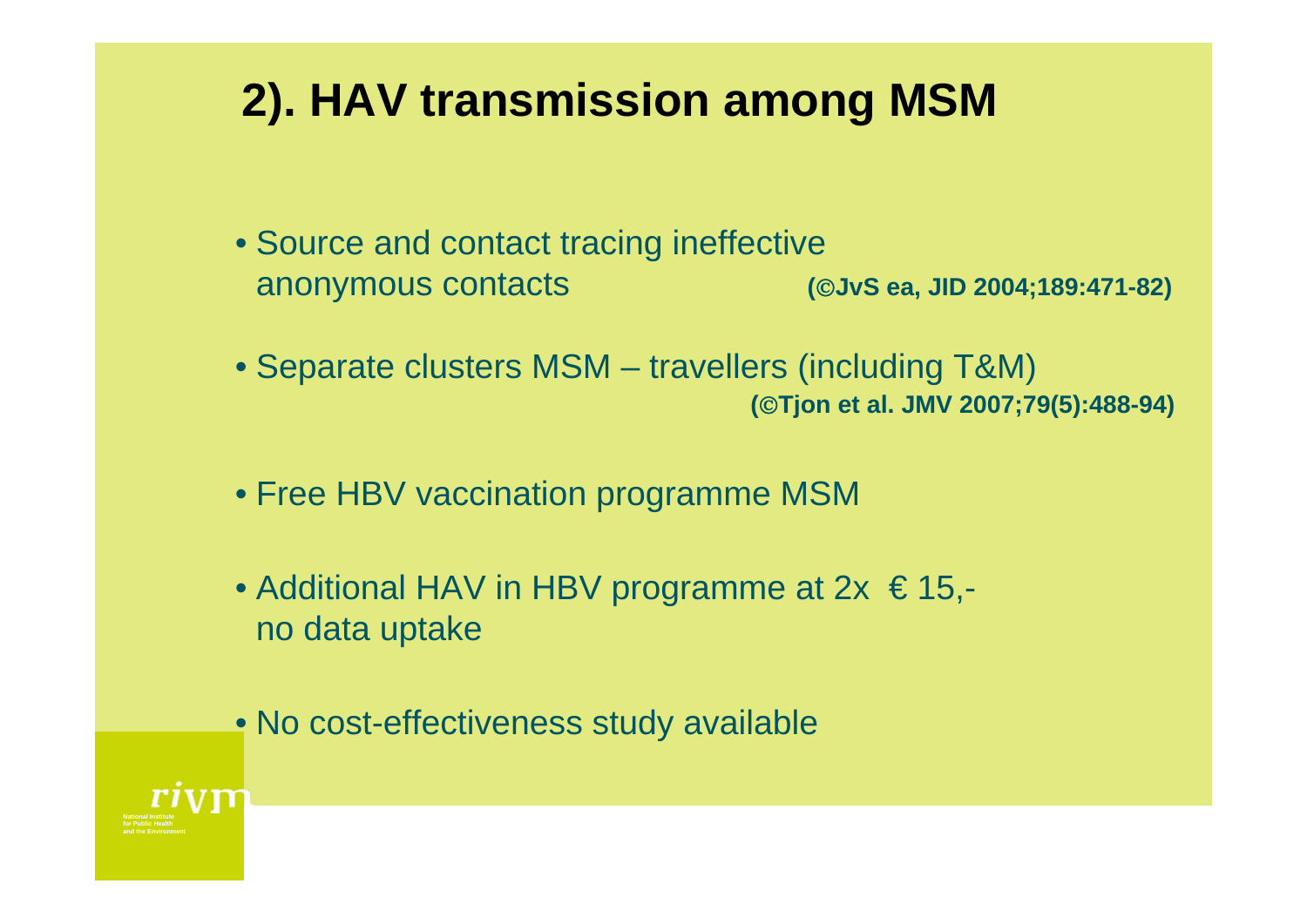

# **3). Unknown source**



- 2008 **(Petrignani GGD Delft/Zoetermeer)**  Nation wide collection of specimens, isolation, sequencing, phylogenetic analysis, clustering  $\Rightarrow$  extensive food history
- Continue source and contact tracing
	- Gouda, Nov 2008: food handler with acute HA -> vaccination all susceptible guests
- Await results national molecular epidemiological study